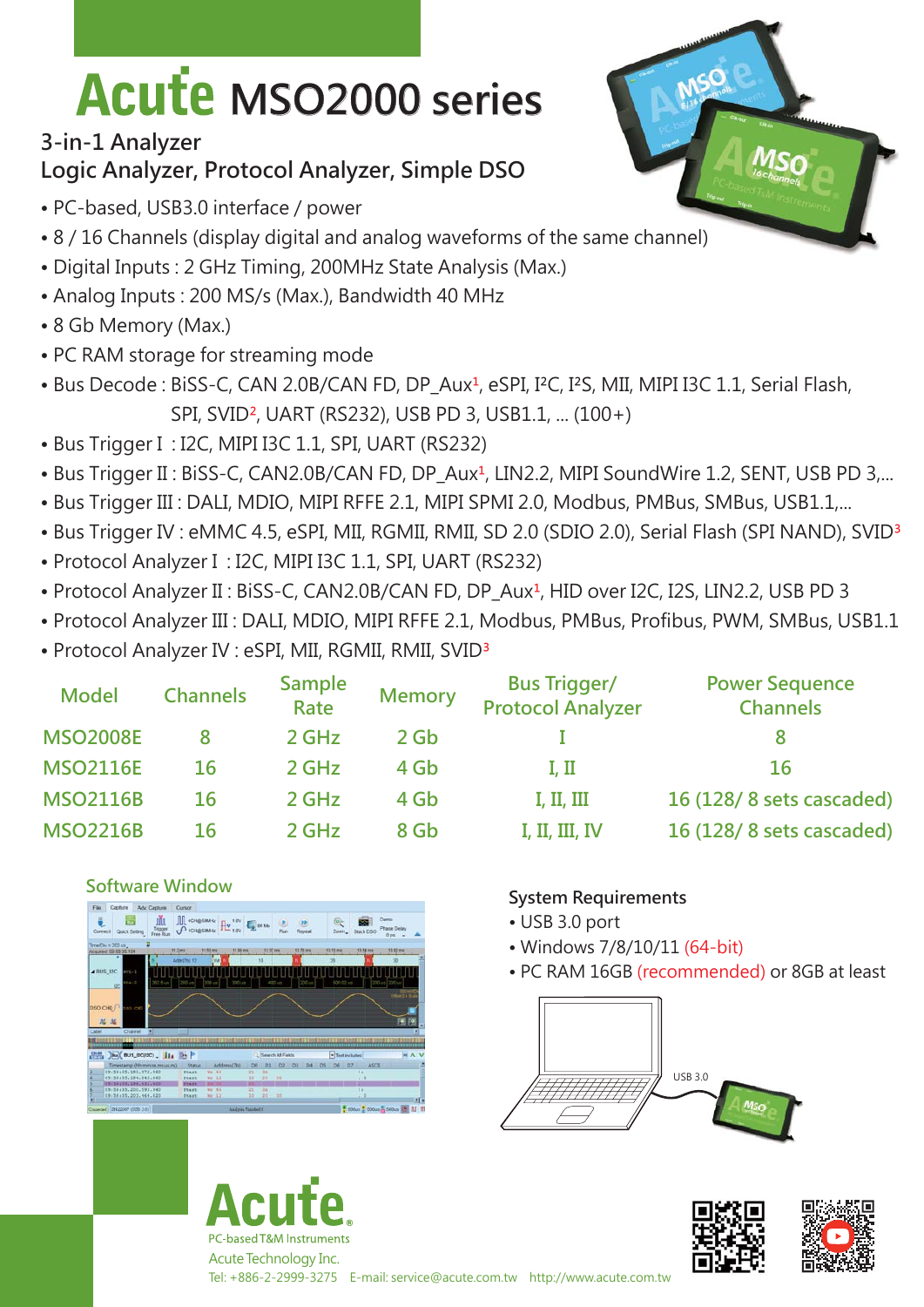# **Protocol Analyzer:**

It is hardware decoding, may log protocol data very long time if without waveforms. Application timing: Preliminary protocol debug.



Show waveforms with bus decodes



#### **Protocol Analyzer**

Show real-time protocol data Application timing: massive protocol data with some idles in between



#### **Protocol Logger**

Like data logger, save massive data into SSD hard drive Application timing: massive protocol data



#### **Protocol Monitor**

Like dash cameras, record protocol data by the device's memory only Application timing: trigger event only happens in very long time

## **Packing List:**











MSO2008/2116E MSO2000B

8.5cm Lead Cable MSO2216B only

18.5cm<br>Lead Cable

USB 3.0 cable Stack cable Handbag

Grinners

Software and Manual Download links at: http://www.acute.com.tw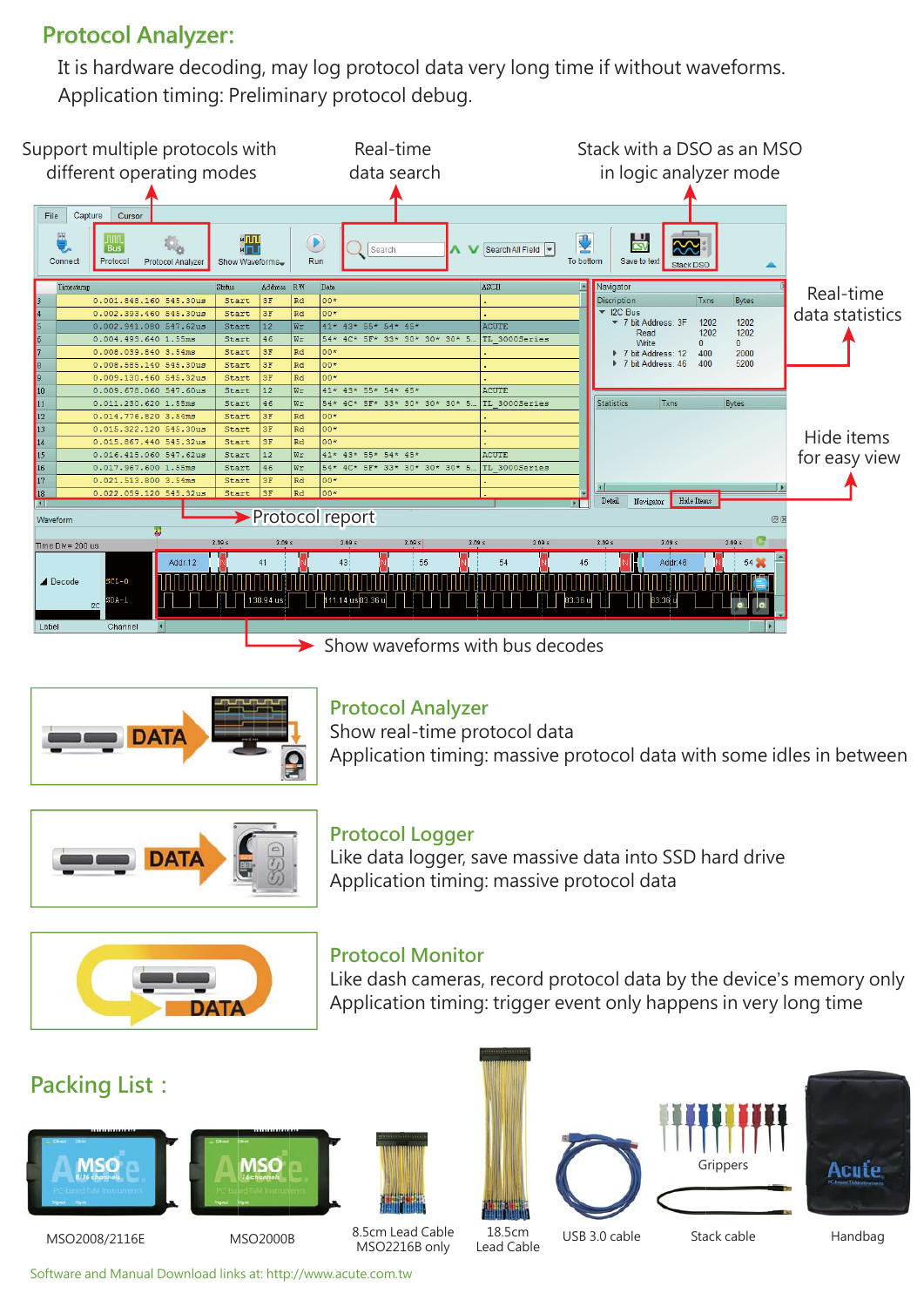## **Logic Analyzer:**

Built-in DSO to capture analog waveforms to compare with the digital waveforms.

**Provides multiple storage modes, users could select to have long time recording or precision acquisition.**



#### **Each channel supports both digital and/or analog waveforms measurements, voltage resolution can be changed between 2 levels for all channels at the same time.**



─ Extra Hysteresis ON (Lesser noise)

#### **Compare digital and analog waveforms at the same channel for statistics.**